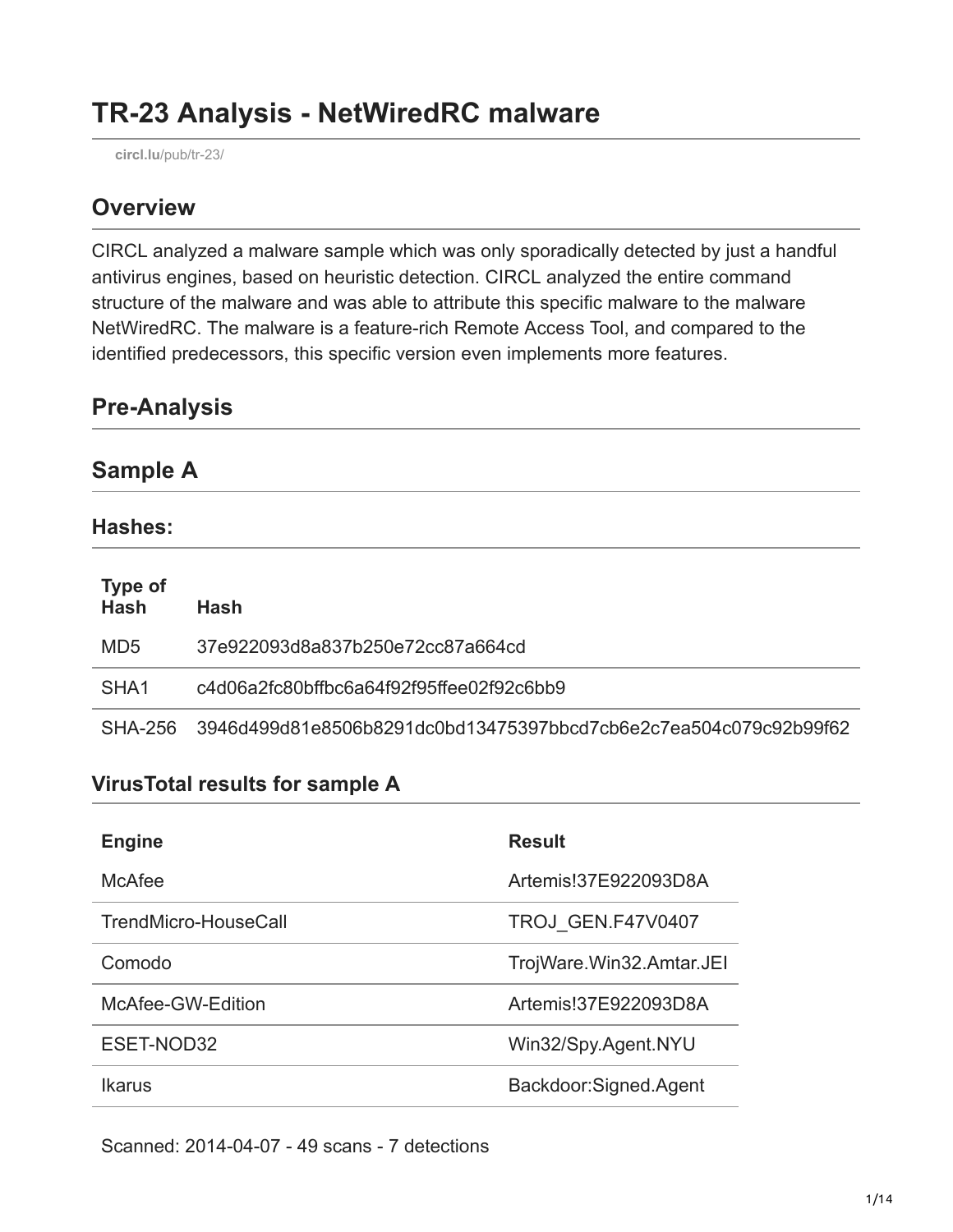| <b>Engine</b>                                 | <b>Result</b>       |
|-----------------------------------------------|---------------------|
| AVG                                           | BackDoor.Agent.AWYR |
| Scanned: 2014-04-07 - 49 scans - 7 detections |                     |

#### **Signature check for sample A**

| Verified           | Signed                                                       |
|--------------------|--------------------------------------------------------------|
| <b>Signers</b>     | Avira Operations GmbH & Co. KG                               |
|                    | VeriSign Class 3 Code Signing 2010 CA                        |
|                    | VeriSign Class 3 Public Primary Certification Authority - G5 |
|                    | Signing date 10:52 AM 6/25/2012                              |
| <b>Publisher</b>   | Avira Operations GmbH & Co. KG                               |
| <b>Description</b> | <b>Avira Notification Tool</b>                               |
| Product            | Avira Free Antivirus                                         |
| Version            | 12.3.0.34                                                    |
| File version       | 12.3.0.34                                                    |

#### **Import table**

- KERNEL32.dll
- USER32.dll
- GDI32.dll
- ADVAPI32.dll
- SHELL32.dll
- COMCTL32.dll
- SHLWAPI.dll
- ole32.dll
- OLEAUT32.dll
- VERSION.dll

### **Sections**

Sections attributes in the file reveal a first hint on the maliciousness of the file: the .text section is writable and thus allows self-modifying code: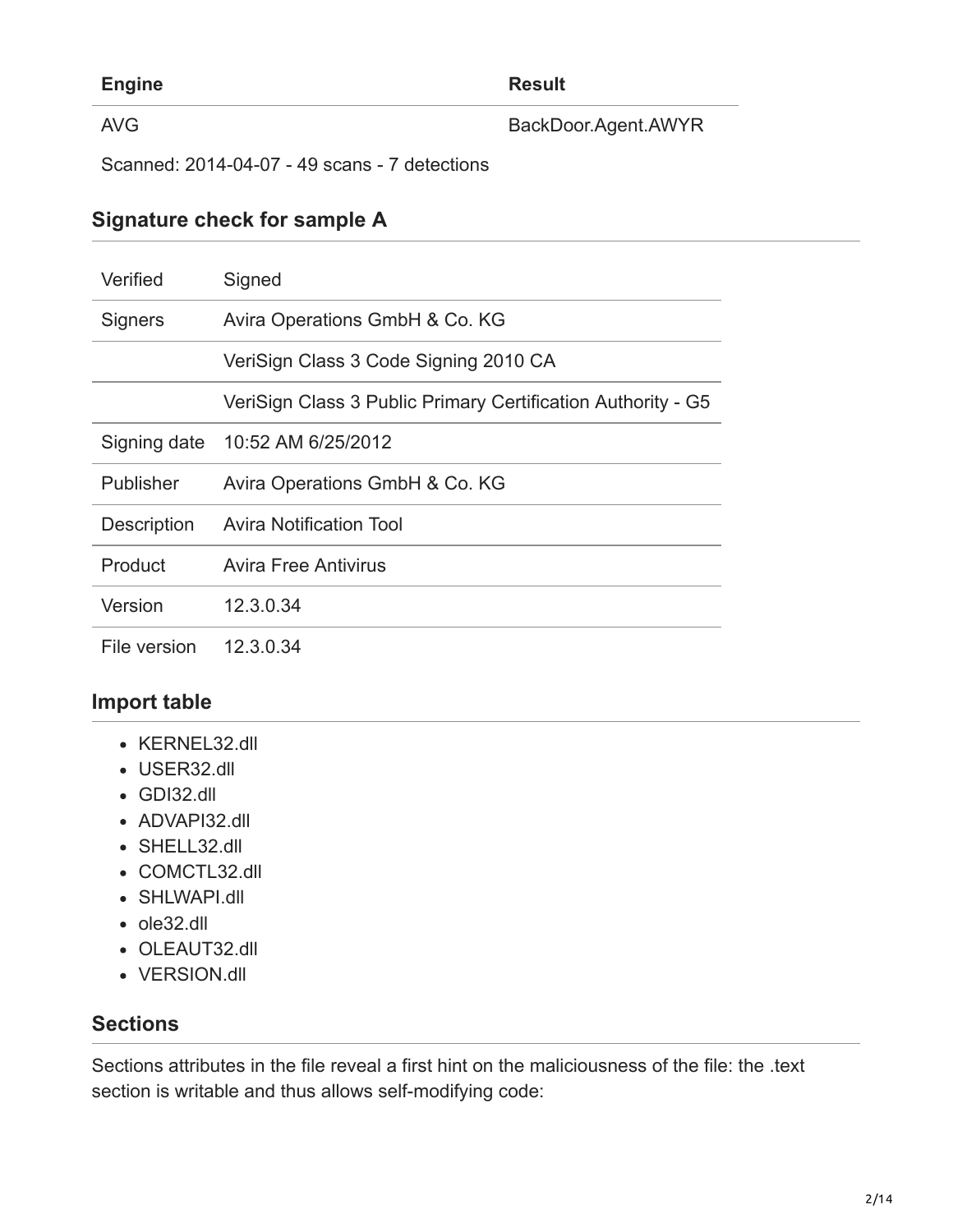SECTION 1 (.text ): virtual siz $\epsilon$ e : 000314DA (201946.) virtual addres: s : 00001000 section siz $\epsilon$ e : 00031600 (202240.) offset to raw data for section: 00000400 offset to relocation : 00000000 offset to line number: s : 00000000 number of relocation entries : 0 number of line number entries : 0 alignmen† t : 0 byte(s) Flags E0000020: text only Executable Readable Writable SECTION 2 (.rdata ): virtual siz $\epsilon$ e : 0000E238 ( 57912.) virtual addres: s : 00033000 section siz $\epsilon$ e : 0000E400 ( 58368.) offset to raw data for section: 00031A00 offset to relocation : 00000000 offset to line number: s : 00000000 number of relocation entries : 0 number of line number entries : 0 alignmen† t : 0 byte(s) Flags 40000040: data only Readable SECTION 3 (.data ): virtual siz $\epsilon$ e : 00003A5C ( 14940.) virtual addres: s : 00042000 section siz $\epsilon$ e : 00002200 ( 8704.) offset to raw data for section: 0003FE00 offset to relocation : 00000000 offset to line number: s : 00000000 number of relocation entries : 0 number of line number entries : 0 alignmen† t : 0 byte(s) Flags C0000040: data only Readable Writable SECTION 4 (.rsrc ): virtual siz $\epsilon$ e : 000064D0 (25808.) virtual addres: s : 00046000 section siz $\epsilon$ e : 00006600 (26112.) offset to raw data for section: 00042000 offset to relocation : 00000000 o f f s e t t o l i n e n u m b e r s : 0 0 0 0 0 0 0 0 number of relocation entries : 0 number of line number entries : 0 alignmen† t : 0 byte(s) Flags 40000040: data only Readable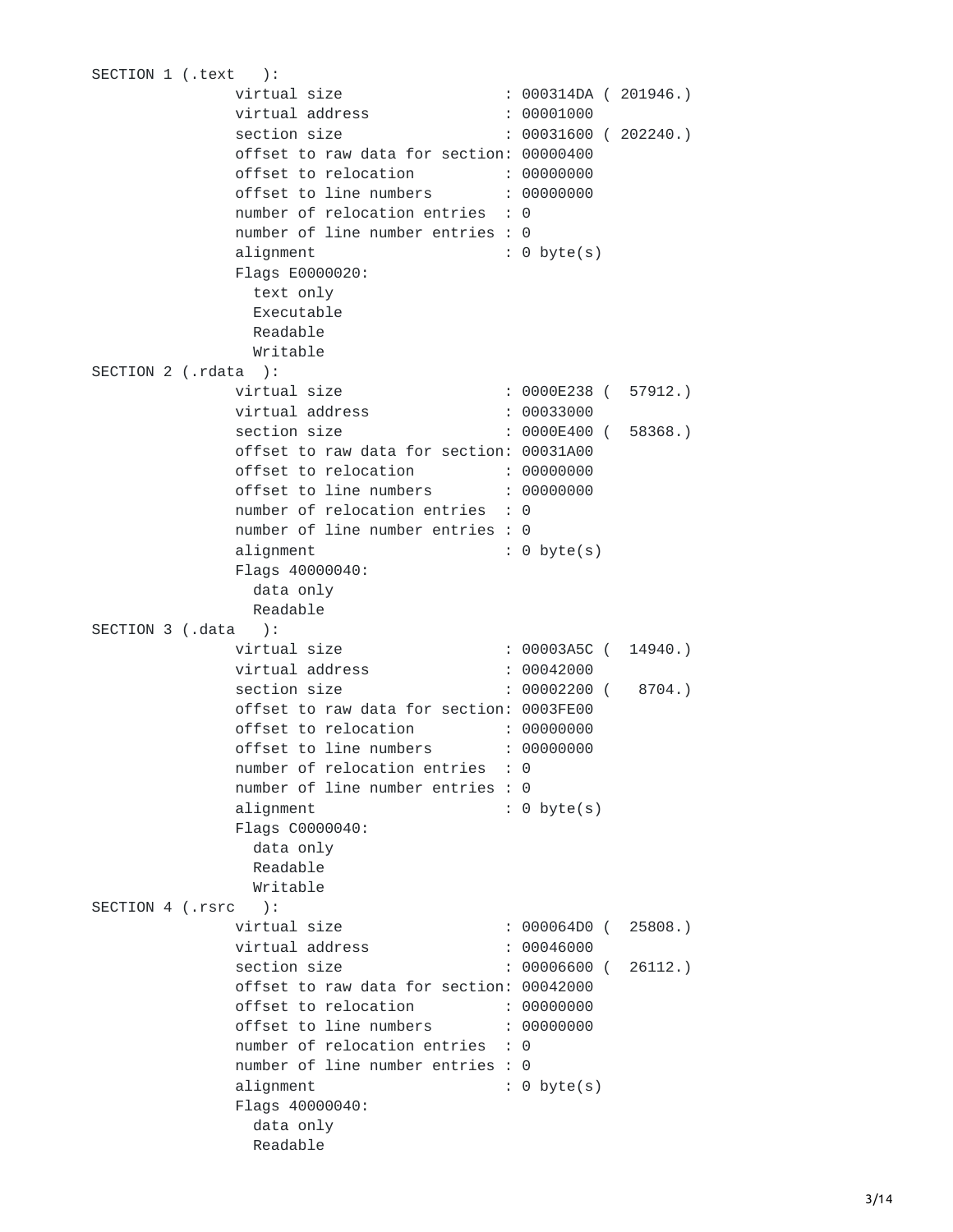## **Debugging Sample A**

We're not going into detail about all the obfuscation layers and extraction routines sample A is using, but briefly outline the concept. After an anti-emulation stage, stage 2 decrypts the final malware, using the key 0x5A4C4D4D4C4D, which in ASCII is ZLMMLM.

Stage 2 (xor):

| .text:0040227A xor:        |          |                      |
|----------------------------|----------|----------------------|
| .text:0040227A             | lodsb    |                      |
| text:0040227B.             | xor      | al, [ebx+edx]        |
| text:0040227E.             | inc      | edx                  |
| .text:0040227F             | jmp      | short loc 40229B     |
| .text:00402281 loc_402281: |          |                      |
| text:00402281.             | stosb    |                      |
| text:00402282.             | mov      | eax, edx             |
| text:00402284.             | xor      | edx, edx             |
| text:00402286.             | mov      | ebp, 6               |
| text:0040228B.             |          |                      |
| .text:0040228B loc 40228B: |          |                      |
| text:0040228B.             | div      | ebp                  |
| text:0040228D.             | loop     | xor                  |
| text:0040228F.             | mov      | eax, ebx             |
| text:00402291.             | add      | esp, 6               |
| .text:00402294             | pop ebx  |                      |
| .text:00402295             | pop esi  |                      |
| text:00402296.             | pop edi  |                      |
| text:00402297.             | pop ebp  |                      |
| text:00402298.             | push eax |                      |
| text:00402299.             |          | jmp short loc_4022A8 |
| text:0040229B ;            |          |                      |
| text:0040229B.             |          |                      |
| .text:0040229B loc 40229B: |          |                      |
| text:0040229B.             |          | test edx, edx        |
| text:0040229D.             | jnz      | short loc_402281     |
|                            |          |                      |
| text:004022A8.             | ca11     | $$+5$                |
| text:004022AD.             | pop      | ebp                  |

From the memory segment the code has been decrypted to, it is being written back to the .text section. Additional libraries are being loaded:

- C:\WINDOWS\system32\crypt32.dll
- C:\WINDOWS\system32\msasn1.dll
- C:\WINDOWS\system32\winmm.dll
- C:\WINDOWS\system32\ws2\_32.dll
- C:\WINDOWS\system32\ws2help.dll

Finally, the instruction pointer is pointing back to the .text section at 0x00401FEC, which is the original entry point of this malware.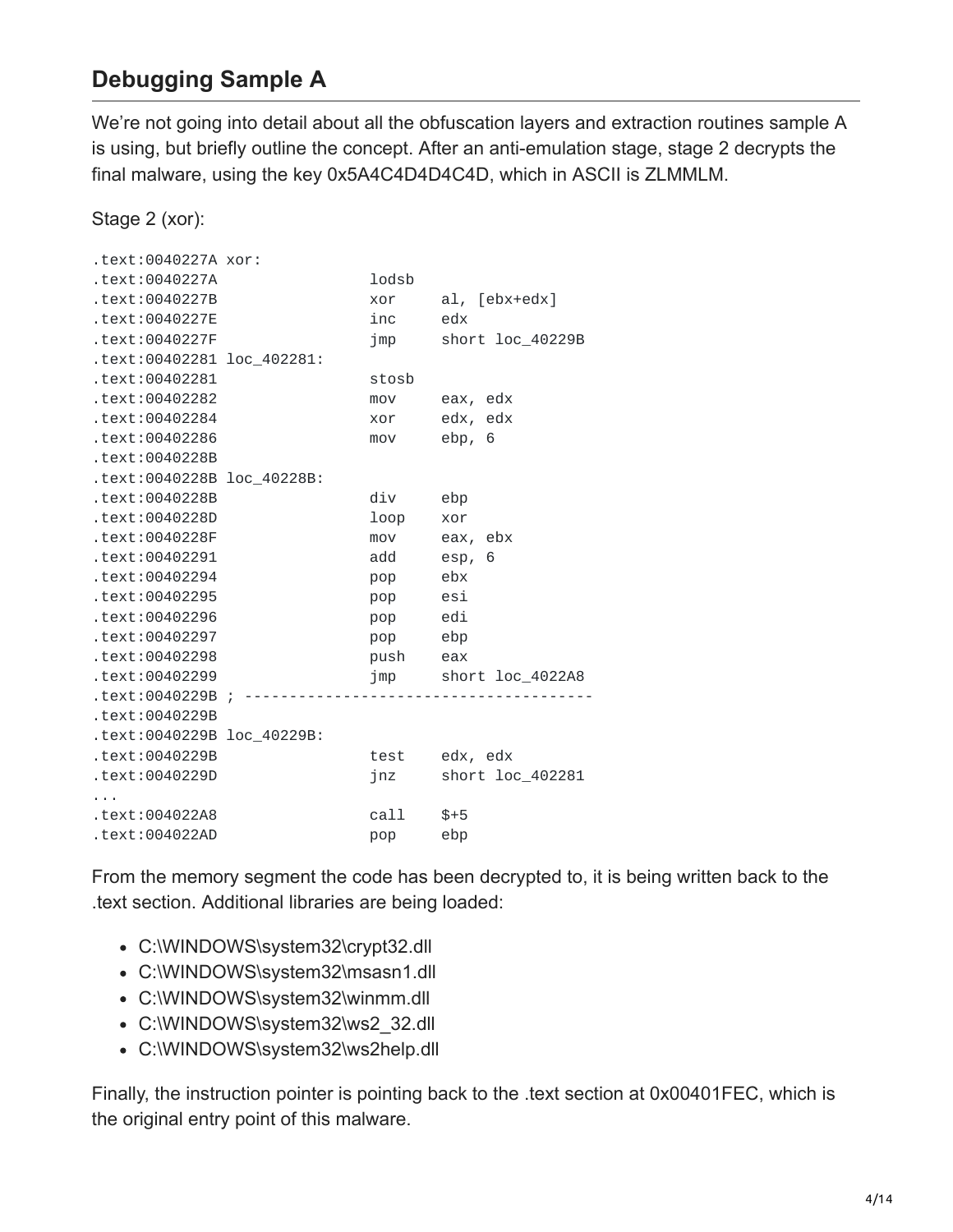This binary has been isolated, extracted and named sample B:

# **Sample B**

### **Hashes:**

| <b>Type of</b><br><b>Hash</b> | <b>Hash</b>                                                              |
|-------------------------------|--------------------------------------------------------------------------|
| MD5                           | 759545ab2edad3149174e263d6c81dce                                         |
| SHA1                          | 2182ff6537f38a4e8c273316484c2c84872633d0                                 |
|                               | SHA-256 34d88b04956cbed54190823c94753b0dc6d8c19339d22153127293433b398cf1 |

### **VirusTotal results for sample B**

VirusTotal result for hash: 759545ab2edad3149174e263d6c81dce -> Hash was not found on VirusTotal.

#### **Signature check for sample B**

File is not signed.

### **Analysis**

Upon start, sample B, the actual malware, initializes memory, sets up Winsock by calling WSAStartup and decrypts the following strings:

| <b>String</b>                                                       | Use                               |
|---------------------------------------------------------------------|-----------------------------------|
| VM                                                                  | Vmware check? Not used            |
| 37.252.120.122.3360                                                 | Communication channel             |
|                                                                     | literally as "-"                  |
| Password                                                            | literally as this string          |
| HostId-%Rand%                                                       | format string for identifier file |
| mJhcimNA                                                            | Name of mutex                     |
| %AppData%\Microsoft\Crypto\Office.exe Filename when made persistent |                                   |
| Office                                                              | Registry key                      |
|                                                                     | literally as "-"                  |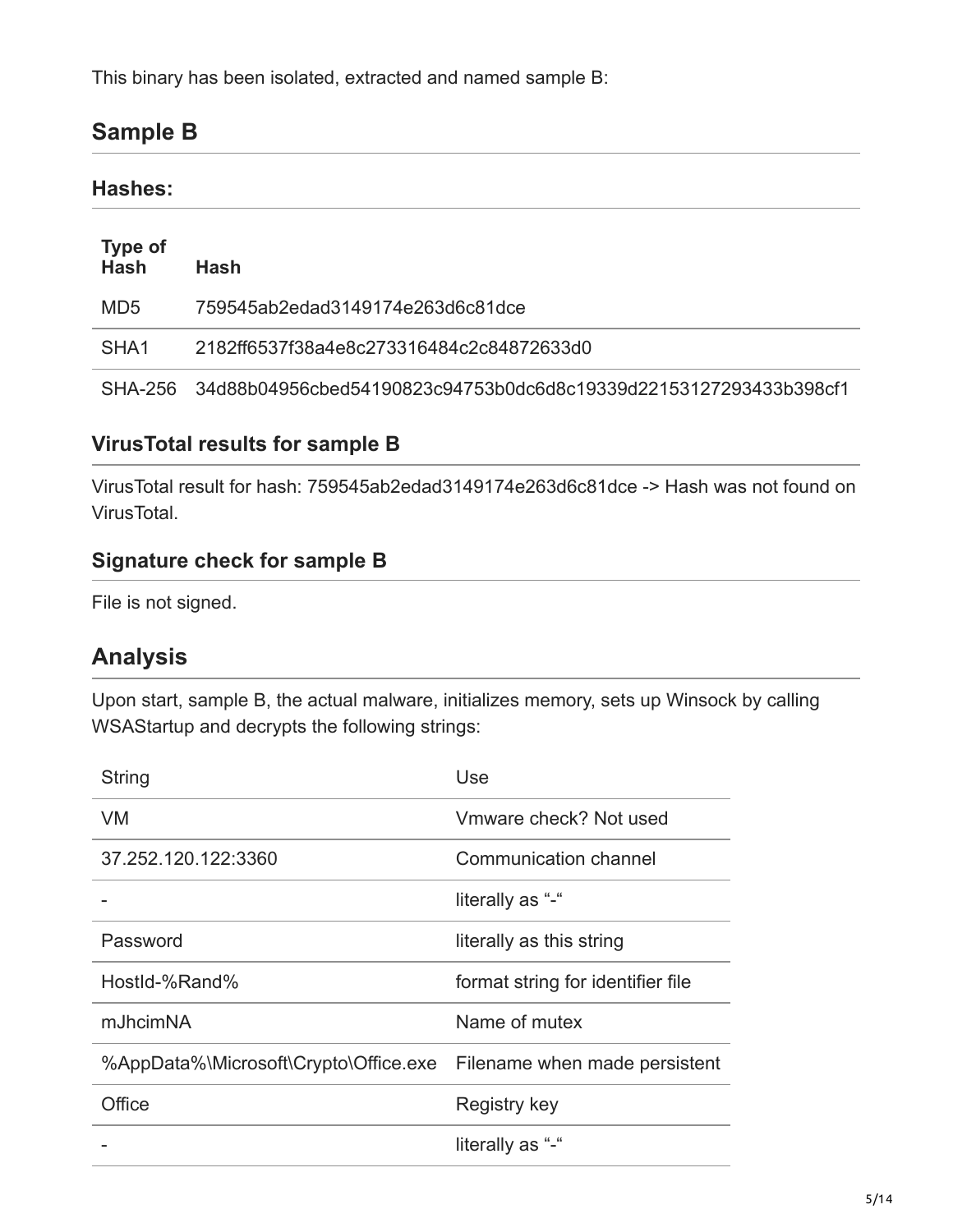| %AppData%\Microsoft\Crypto\Logs\ |  |
|----------------------------------|--|
| 105                              |  |
| -001                             |  |

Then it starts to communicate with the Command and Control server, waiting for commands.

The commands are listed in the following table.

All commands have return codes. In case of success, the return code corresponds to command code. If the command fails, usually the return code is the incremented command code.

#### **Command switch:**

The following table shows the commands of the malware. If there is an interesting return code, it is mentioned with (r):

| 1 | (r) heartbeat (send back return code 1)                                                          |
|---|--------------------------------------------------------------------------------------------------|
| 2 | (r) socket created                                                                               |
| 3 | (r) registered                                                                                   |
| 4 | (r) setting password failed                                                                      |
| 5 | set password, identifier and fetch computer information (user, computername,<br>windows version) |
| 6 | create process from local file or fetch from URL first and create process                        |
| 7 | create process from local file and exit (hMutex = CreateMutex $A(0, 1, 1)$<br>"mJhcimNA"))       |
| 8 | (r) failed to create process                                                                     |
| 9 | stop running threads, cleanup, exit                                                              |
| A | stop running threads, cleanup, sleep                                                             |
| B | stop running threads, delete autostart registry keys, cleanup, exit                              |
| C | add identifier (.Identifier) file                                                                |
| D | threaded: get file over HTTP and execute                                                         |
| Ε | fetch and send logical drives and types                                                          |

#### **Code Command**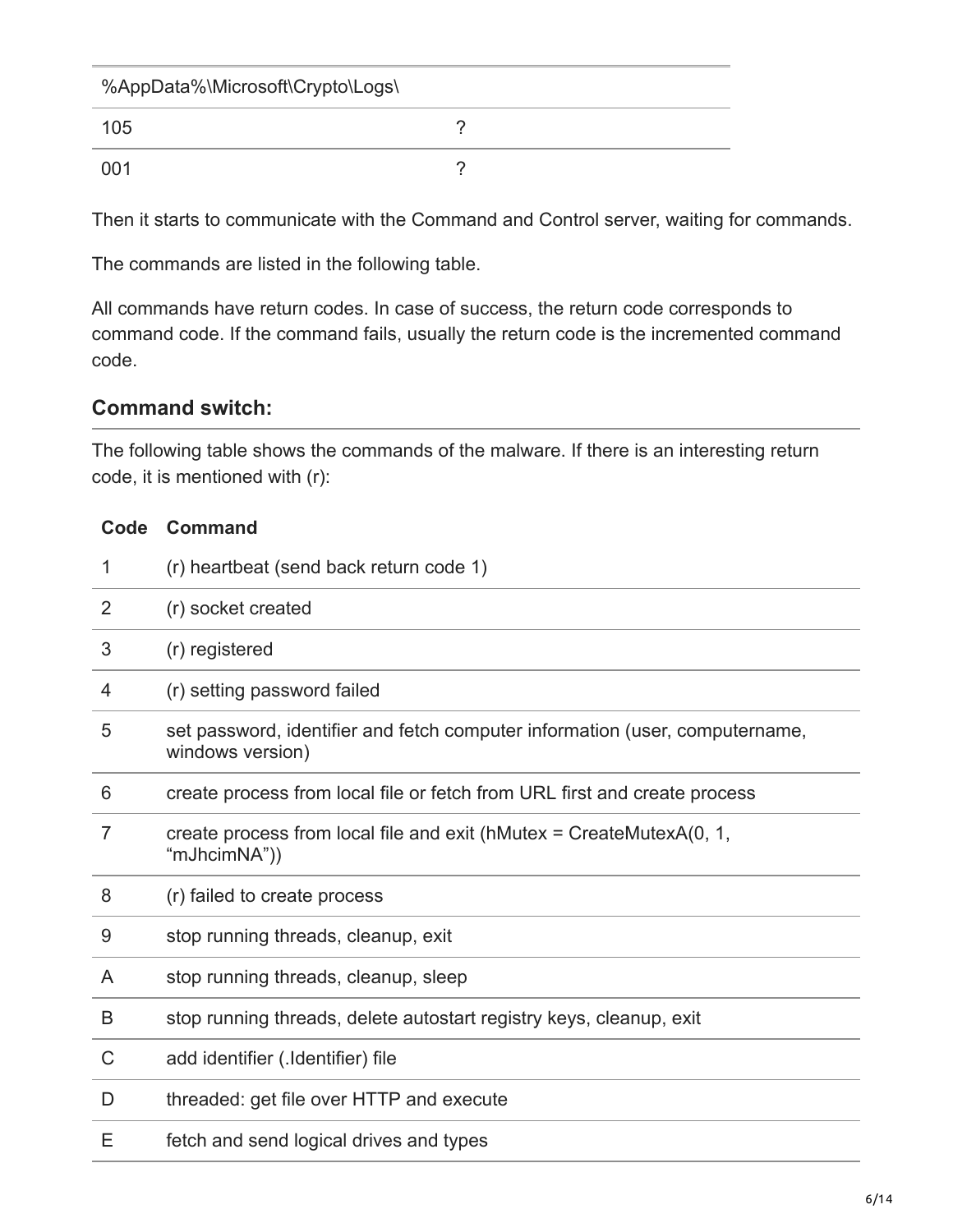| Code           | <b>Command</b>                                         |
|----------------|--------------------------------------------------------|
| 10             | locate and send file with time, attributes and size    |
| 12             | find file                                              |
| 13             | (r) file information                                   |
| 14             | unset tid for 0x12                                     |
| 14             | (r) file not found (?)                                 |
| 15             | send file                                              |
| 16             | write into file                                        |
| 17             | close file (see 0x1F)                                  |
| 18             | copy file                                              |
| 19             | execute file                                           |
| 1A             | move file                                              |
| 1B             | delete file                                            |
| 1 <sup>C</sup> | create directory                                       |
| 1D             | file copy                                              |
| 1E             | create directory or send file to server                |
| 1F             | close file (see 0x17)                                  |
| 20             | start remote shell                                     |
| 21             | write into WritePipe                                   |
| 22             | reset tid for remote shell                             |
| 22             | (r) terminated remote shell                            |
| 23             | (r) failed to start remote shell                       |
| 24             | collect client information and configuration           |
| 25             | (r) failed to get client information and configuration |
| 26             | get logged on users                                    |
| 26             | (r) send logged on users                               |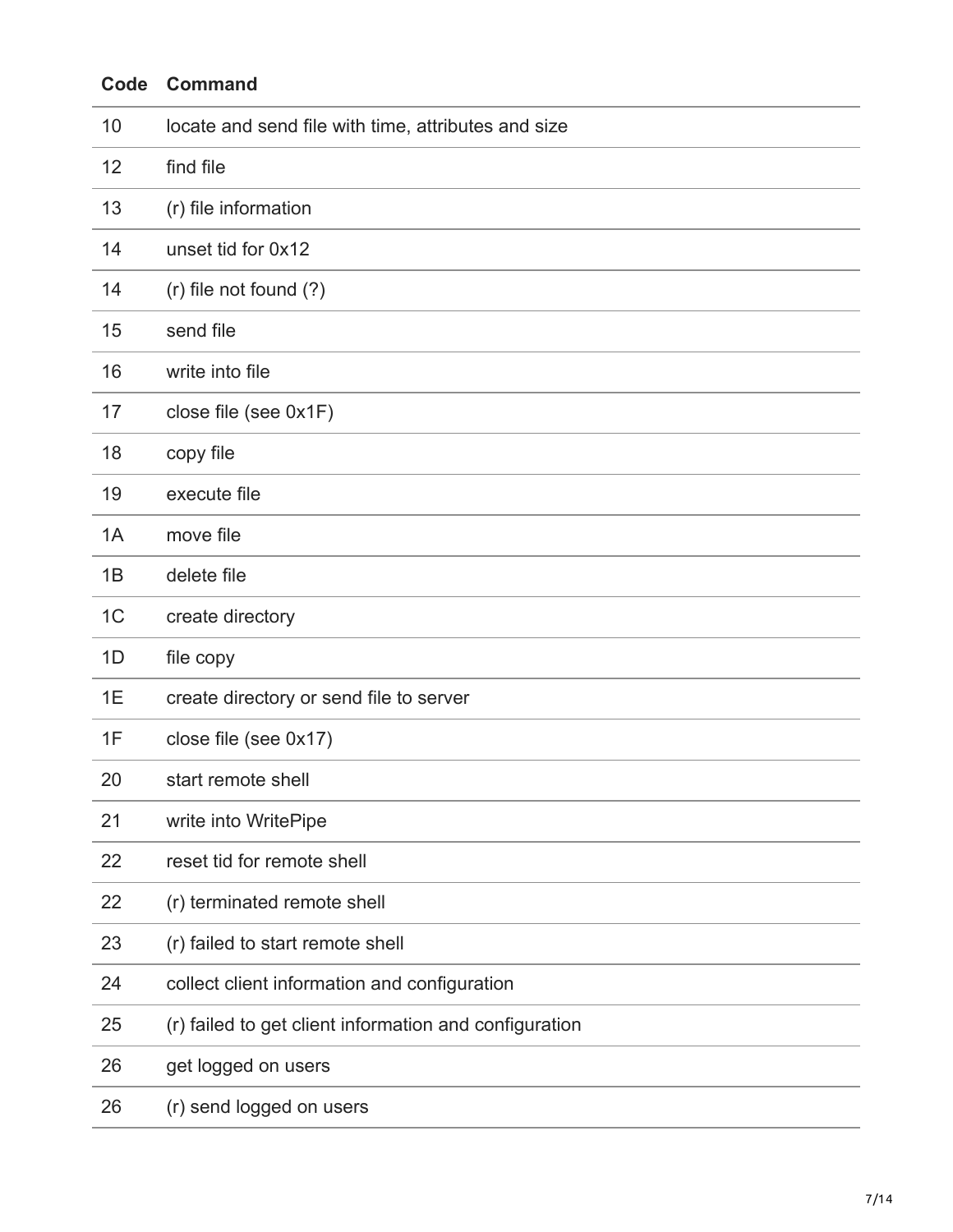| Code | <b>Command</b>                                                                   |
|------|----------------------------------------------------------------------------------|
| 27   | (r) failed to send logged on users                                               |
| 28   | get detailed process information                                                 |
| 29   | (r) failed to get detailed process information                                   |
| 2A   | terminate process                                                                |
| 2B   | enumerate windows                                                                |
| 2B   | (r) send windows                                                                 |
| 2C   | make window visible, invisible or show text                                      |
| 2D   | get file over HTTP and execute                                                   |
| 2E   | (r) HTTP connect failed                                                          |
| 2F   | set keyboard event "keyup"                                                       |
| 30   | set keyboard event \$event                                                       |
| 31   | set mouse button press                                                           |
| 32   | set cursor position                                                              |
| 33   | take screenshot and send                                                         |
| 35   | (r) failed to take screenshot                                                    |
| 36   | locate and send file from log directory with time, attributes and size           |
| 38   | check if log file exists                                                         |
| 39   | delete logfile                                                                   |
| 3A   | read key log file and send                                                       |
| 3C   | (r) failed to read key log file                                                  |
| 3D   | fetch and send stored credentials, history and certificates from common browsers |
| 3E   | fetch and send stored credentials, history and certificates from common browsers |
| 3F   | fetch and send chat (Windows Live and/or Pidgin) credentials                     |
| 40   | fetch and send chat (Windows Live and/or Pidgin) credentials                     |
| 41   | fetch and send mail (Outlook and/or Thunderbird) credentials and certificates    |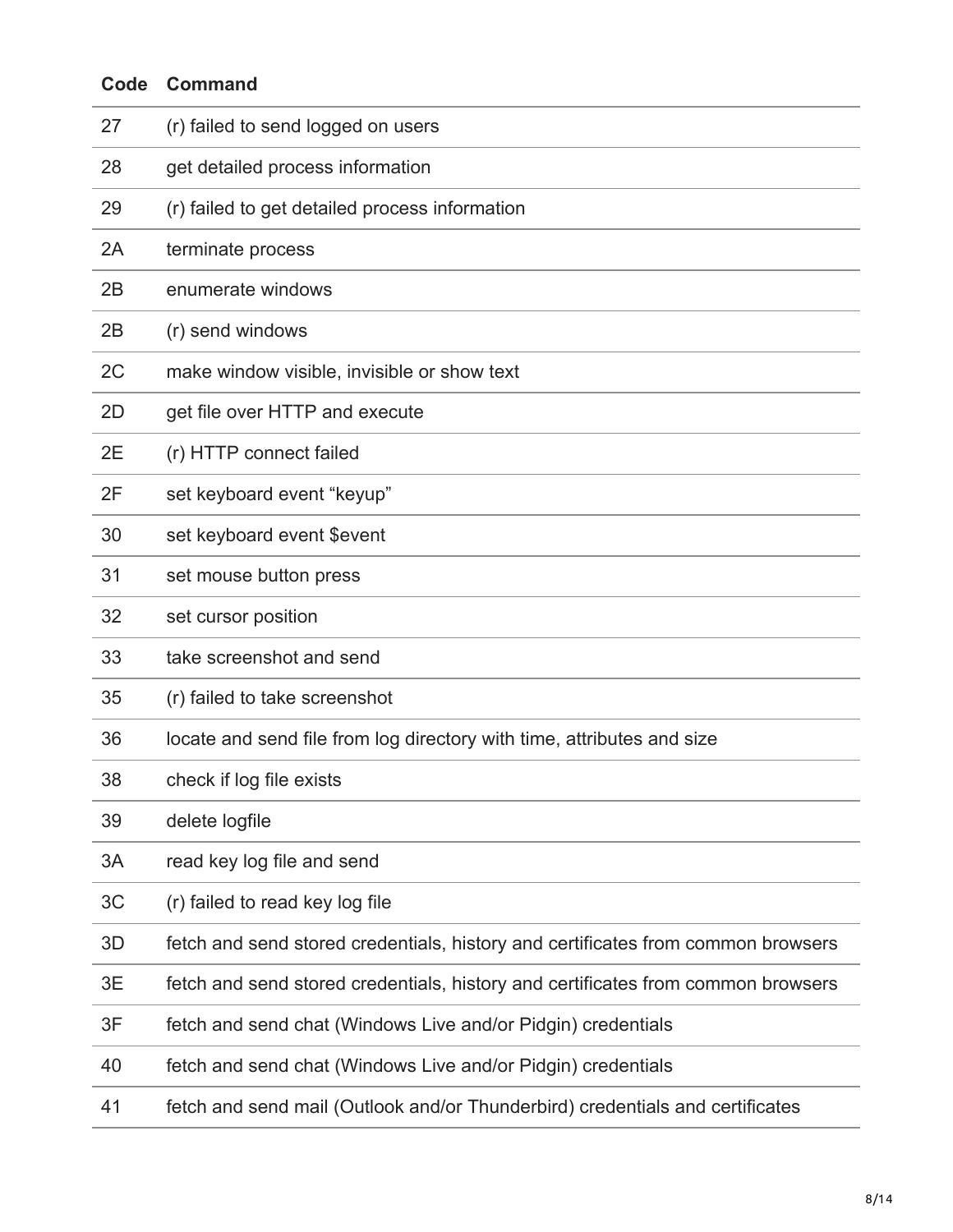| Code | <b>Command</b>                                                                |
|------|-------------------------------------------------------------------------------|
| 42   | fetch and send mail (Outlook and/or Thunderbird) credentials and certificates |
| 43   | socks proxy                                                                   |
| 44   | get audio devices and formats                                                 |
| 44   | (r) audio devices and formats                                                 |
| 45   | (r) failed to get audio devices                                               |
| 46   | start audio recording                                                         |
| 47   | (r) error during recording                                                    |
| 48   | stop audio recording                                                          |
| 49   | find file get md5                                                             |
| 4C   | unset tid for find file get md5 (0x49)                                        |

### **Network**

Communication is performed via TCP/IP. First, the client registers itself at the server by sending

```
41 00 00 00 03 (...)
```
to the server, which in return replies with

```
41 00 00 00 05 (...)
```
There is a hearbeat communication going on by sending

01 00 00 00 02

to the remote site.

Outgoing communication can be detected by Network Intrusion Detection systems in order to detect compromised machines. Suricata rules are included in this report.

## **IOCs**

- HKEY\_CURRENT\_USER\SOFTWARE\Microsoft\Windows\CurrentVersion\Run
	- value:Office
	- data:%AppData%\Microsoft\Crypto\Office.exe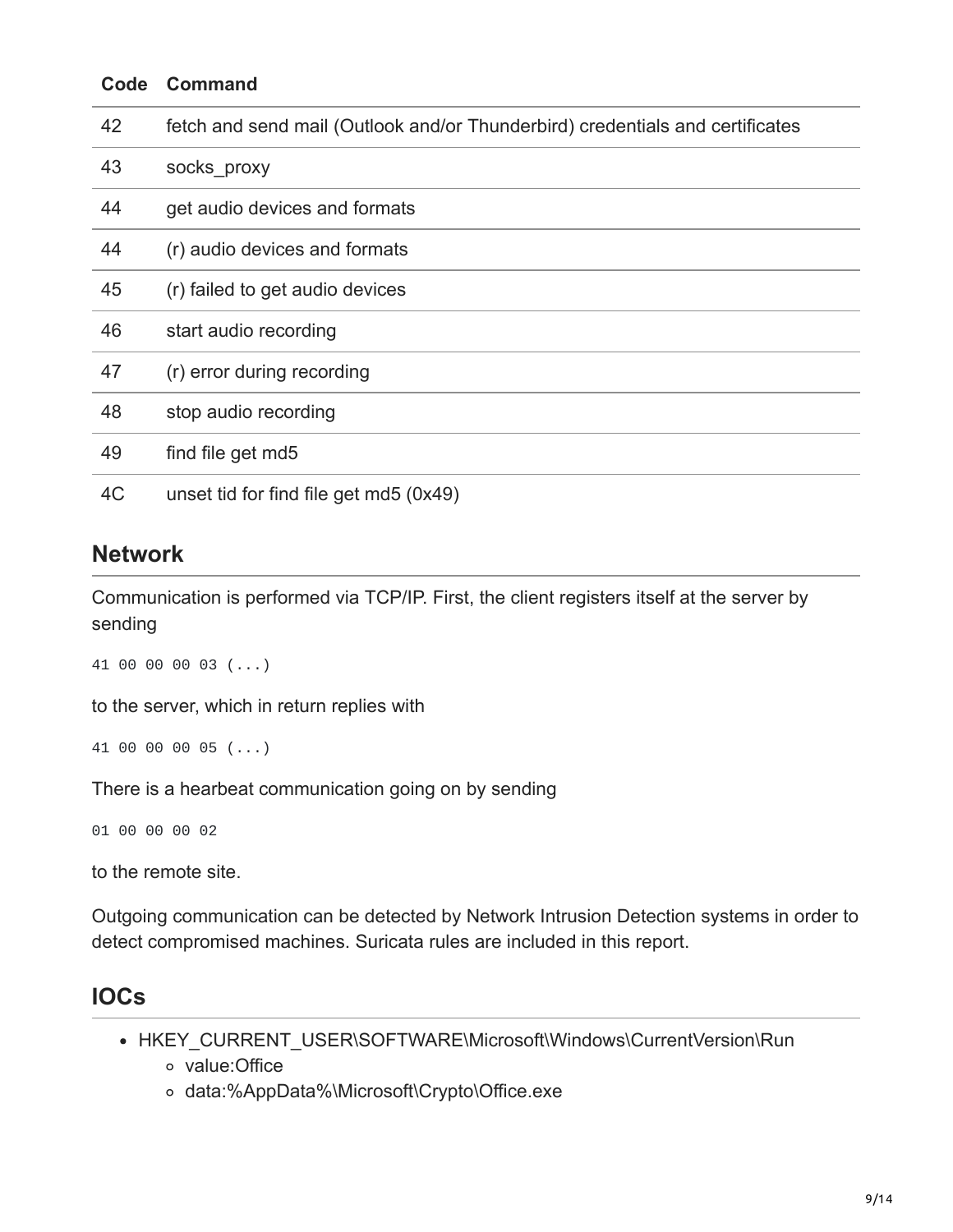- HKEY\_LOCAL\_MACHINE\SOFTWARE\Microsoft\Active Setup\Installed Components value:
	- data:%AppData%\Microsoft\Crypto\Office.exe
- Mutex name "mJhcimNA"
- %AppData%\Microsoft\Crypto\Logs\
	- logfile per day, format DD-MM-YYYY (without extension)
- %AppData%\Microsoft\Crypto\Office.exe
- %AppData%\Microsoft\Crypto\Office.exe.Identifier
- $\cdot$  IP 37.252.120.122
- TCP port 3360

A MISP XML file is [available](https://www.circl.lu/assets/files/misp-circl-tr-23.xml) if you want to import the indicators into [MISP](https://github.com/MISP/) or any other threat indicators sharing platform.

# **NIDS**

The following Suricata rule can be used to detect heartbeat and registration messages from a compromised client to the C&C server. The rules have only been tested mildly against live traffic and may produce a bunch of false positives. While keeping this fact in mind, you could limit the destination to the IP address and port given in this report. On the downside, you will lose the ability to track server/port changes the attacker may apply.

```
alert tcp $HOME</del>I any -> $EXTERNALNET any ( \
    msg:"NetWiredRC heartbeat"; \
    pkt_data; \
    content:"|01 00 00 00 02|"; \
    offset:0; \setminusdepth:10; \setminusreference:url,https://www.circl.lu/pub/tr-23/; \
    sid:70023;\
    rev:1;)
alert tcp $HOME_NET any -> $EXTERNAL_NET any ( \setminusmsg:"NetWiredRC registration"; \
    pkt_data; content:"|41 00 00 00 03|"; \
    offset:0; \setminusdepth:10; \setminusreference:url,https://www.circl.lu/pub/tr-23/; \
    sid:70123; \rev:1;)
```
## **Related samples**

- Similarity by network connection (same IP:PORT), strings
	- MD5: 4af801e0de96814e9095bf78be790003
	- SHA1: b2beb80f0b1ed9b1ccbb9ae765b68d6db432a532
	- Attribution: Backdoor:Win32/NetWiredRC.B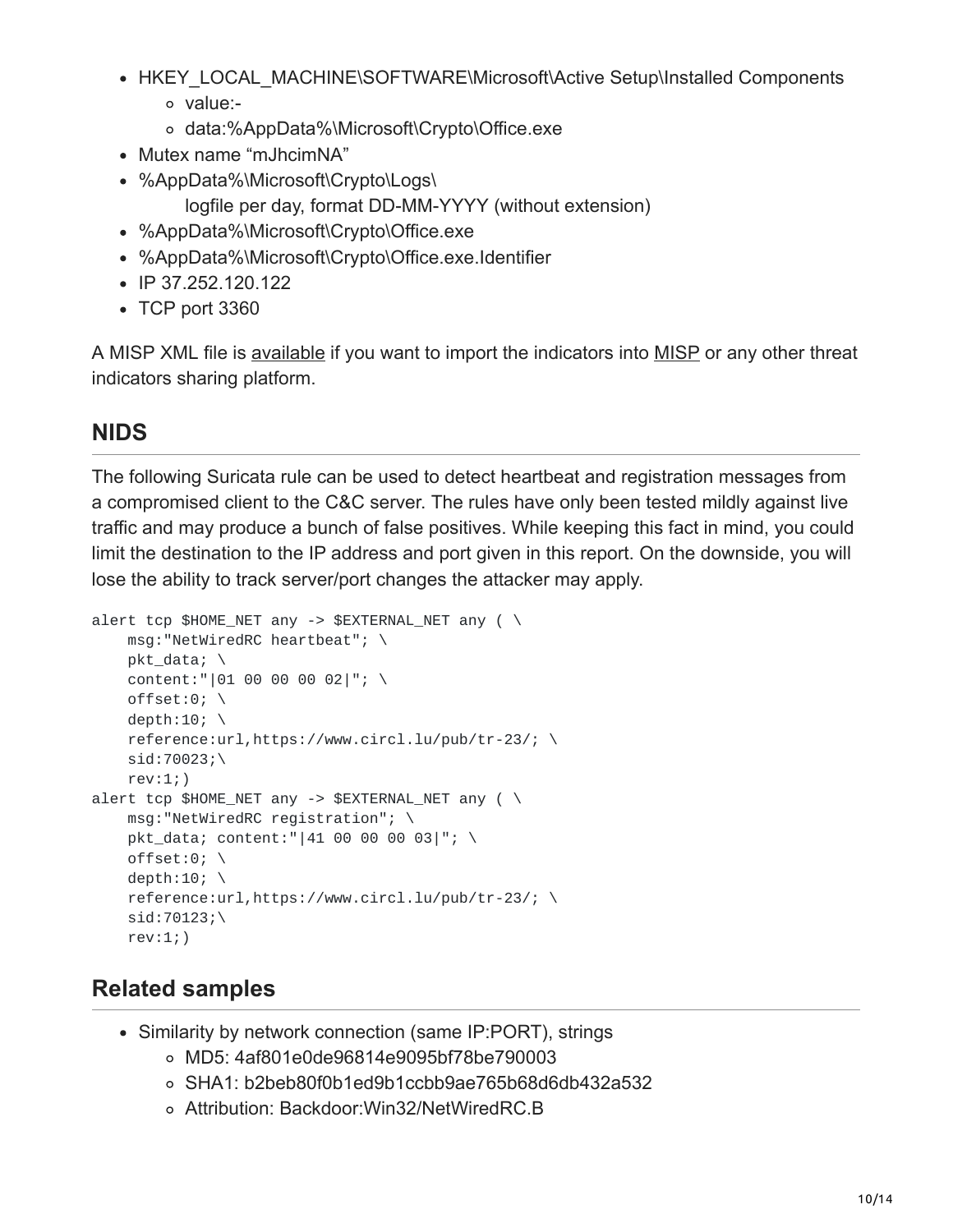- Similarity by network connection (same IP:PORT)
	- MD5: 1d2f110f37c43a05407e8295d75a1974
	- SHA1: d199349a3811c508ca620195327123600e1d9392
- By name NetWiredRC
	- http://www.microsoft.com/security/portal/threat/encyclopedia/entry.aspx? Name=Backdoor:Win32/NetWiredRC.B#tab=2
	- MD5: 1e279c58a4156ef2ae1ff55a4bc3aaf6
	- SHA1: 40e8e3b5fce0cd551106ccb86fc83a0ca03c9349
	- Quick analysis: previous version of this malware missing features: SOCKS, audio recording, find file by MD5

# **Decrypting NetWire C2 traffic**

NetWire uses a proprietary protocol with encryption by default (AES-256-OFB). The Palto Alto Network threat intelligence team did a [report on how to decrypt the traffic](http://researchcenter.paloaltonetworks.com/2014/08/new-release-decrypting-netwire-c2-traffic/) (as long as you know the key or you extracted it from the malware). The NetWiredDC Decoder is [available on GitHub.](https://github.com/pan-unit42/public_tools/tree/master/netwire)

## **Recommendations**

- CIRCL recommends to review the IOCs of this report and compare them with servers in the infrastructure of your organization which produce log files including proxies, A/V and system logs.
- In the case you have an infection, we recommend to capture the network traffic with the full payload as soon as possible. You might be able to decrypt the traffic later on.
- Isolate the machine infected. Acquire memory (especially to get a malware sample and a potential encryption key) and disk. Reinstall the system after the [forensic acquisition.](https://www.circl.lu/pub/tr-22/)

# **Server intel**

The server (37.252.120.122) used for this campaign is hosted at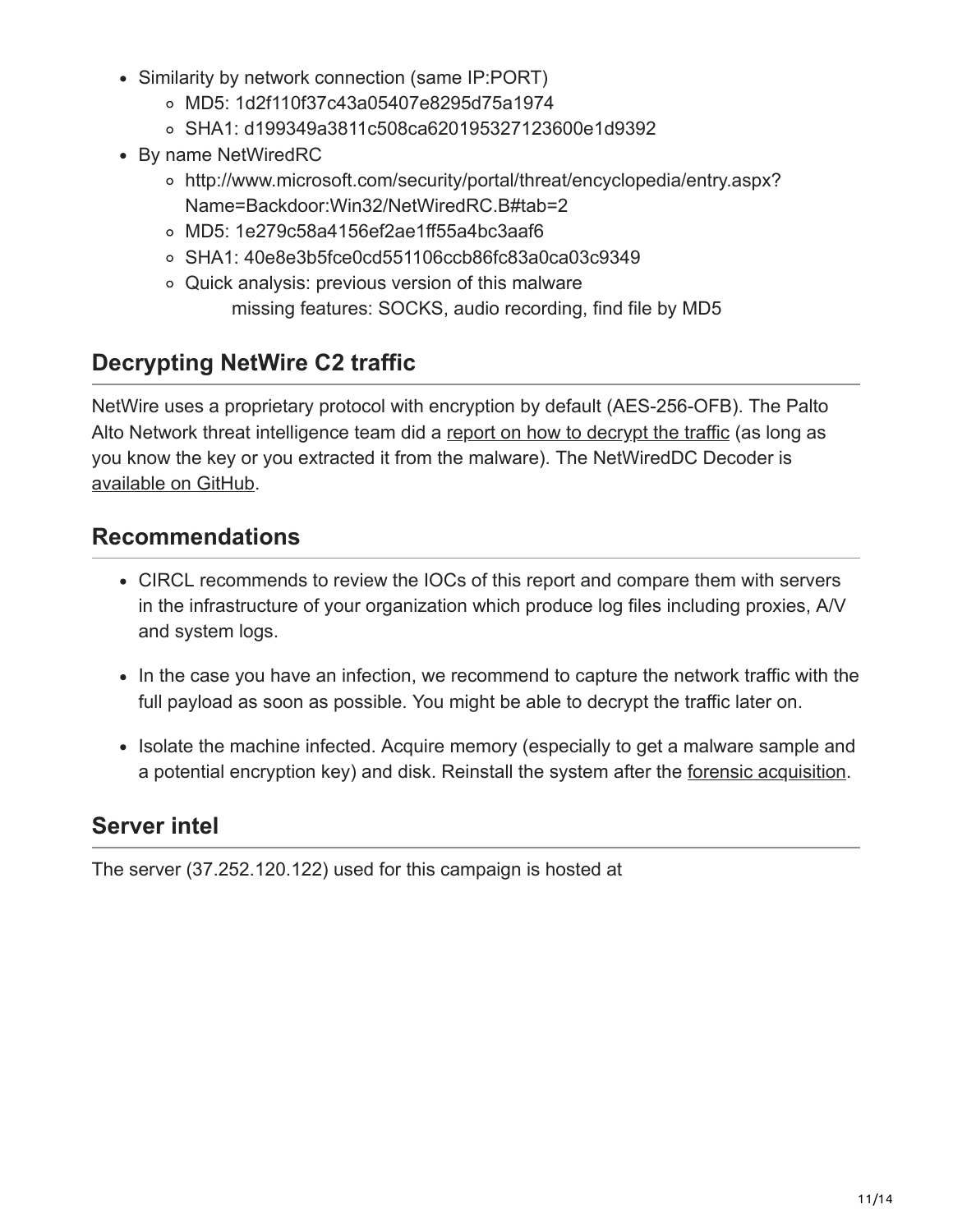| inetnum:        | $37, 252, 120, 0 - 37, 252, 120, 255$ |
|-----------------|---------------------------------------|
| netname:        | <b>TILAA</b>                          |
| descr:          | Tilaa                                 |
| descr:          | This space is statically assigned     |
| country:        | <b>NL</b>                             |
| $admin-c$ :     | TLRL-RIPE                             |
| tech-c:         | TLRL-RIPE                             |
| status:         | ASSIGNED PA                           |
| $mnt-by:$       | TILAA-MNT                             |
| source:         | RIPE $#$ Filtered                     |
|                 |                                       |
| role:           | Tilaa admin role                      |
| address:        | Februariplein 14                      |
| address:        | 1011MT Amsterdam                      |
| address:        | The Netherlands                       |
|                 | abuse-mailbox: abuse@tilaa.net        |
| $admin-c$ :     | TLDK-RIPE                             |
| $admin-c$ :     | TLGV-RIPE                             |
| admin-c:        | TLRK-RIPE                             |
| tech-c:         | TLDK-RIPE                             |
| $tech-c:$       | TLGV-RIPE                             |
| $tech-c:$       | TLRK-RIPE                             |
| $nic$ - $hd1$ : | TLRL-RIPE                             |
| $mnt-by:$       | TILAA-MNT                             |
| source:         | RIPE $#$ Filtered                     |

% Information related to '37.252.120.0/21AS196752'

| 37.252.120.0/21   |
|-------------------|
| Routed by Tilaa   |
| AS196752          |
| TTI AA-MNT        |
| RIPE $#$ Filtered |
|                   |

and reveals several open ports: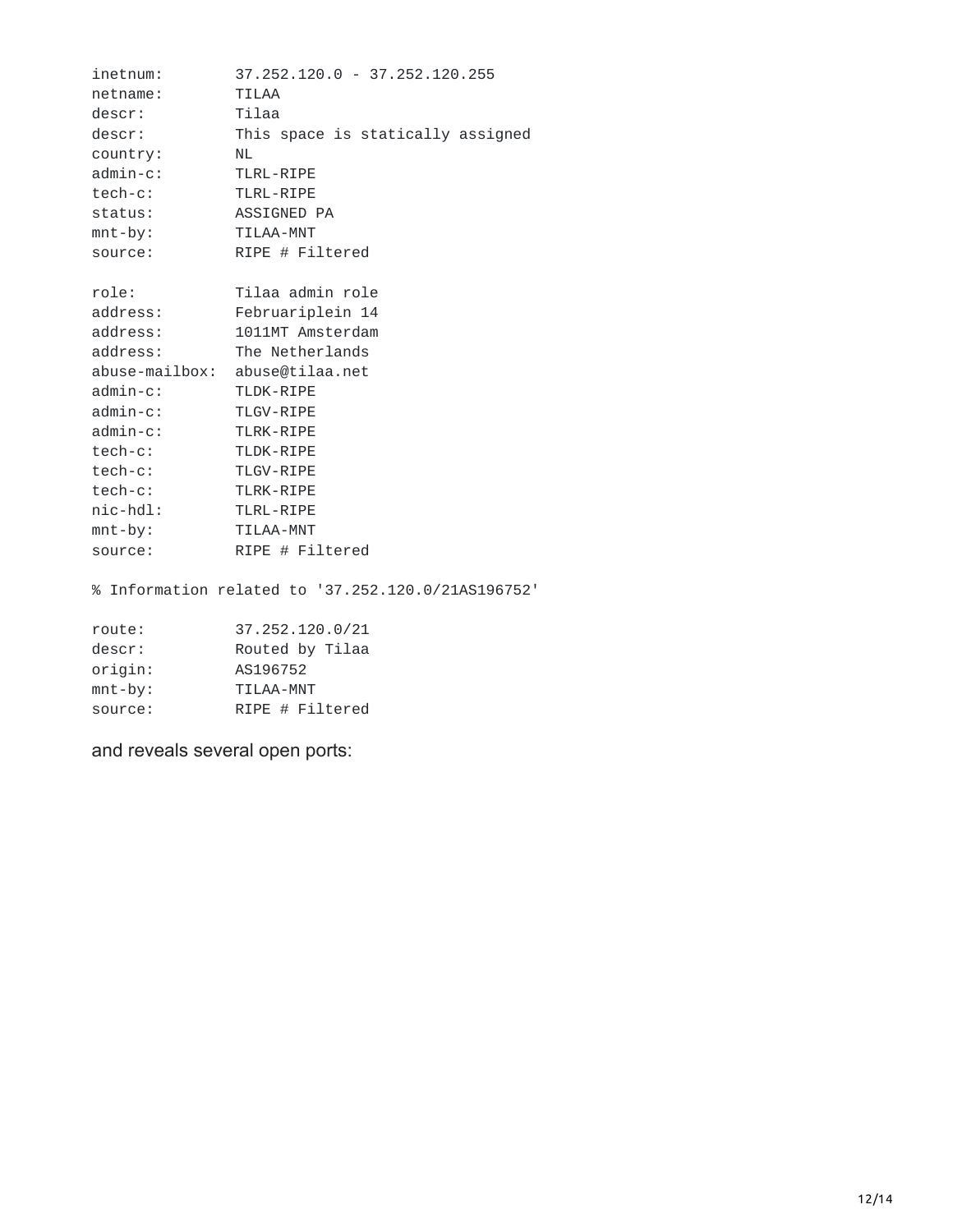```
3360/tcp open unknown
3389/tcp open ms-wbt-server
5985/tcp open wsman
47001/tcp open unknown
49152/tcp open unknown
49153/tcp open unknown
49154/tcp open unknown
49155/tcp open unknown
49158/tcp open unknown
49159/tcp open unknown
49160/tcp open unknown
Device type: general purpose
Running (JUST GUESSING): Microsoft Windows 2008 (92%)
OS CPE: cpe:/o:microsoft:windows_server_2008::sp1
OS fingerprint not ideal because: Host distance (11 network hops) is greater than
five
Aggressive OS guesses: Microsoft Windows Server 2008 SP1 (92%)
No exact OS matches for host (test conditions non-ideal).
TCP/IP fingerprint:
SCAN(V=6.40%E=4%D=4/23%OT=3360%CT=1%CU=32387%PV=N%DS=11%DC=I%G=N%TM=5357A5F8%P=x86_64-
apple-darwin13.1.0)
SEQ(SP=104%GCD=1%ISR=10C%TI=I%TS=7)
OPS(O1=M5ACNW8ST11%O2=M5ACNW8ST11%O3=M5ACNW8NNT11%O4=M5ACNW8ST11%O5=M5ACNW8ST11%O6=M5A
WIN(W1=2000%W2=2000%W3=2000%W4=2000%W5=2000%W6=2000)
ECN(R=Y%DF=Y%T=80%W=2000%O=M5ACNW8NNS%CC=Y%Q=)
T1(R=Y%DF=Y%T=80%S=O%A=S+%F=AS%RD=0%Q=)
T2(R=N)T3(R=N)
T4(R=N)T5(R=Y%DF=Y%T=80%W=0%S=Z%A=S+%F=AR%O=%RD=0%Q=)
T6(R=N)T7(R=N)
U1(R=Y%DF=N%T=80%IPL=164%UN=0%RIPL=G%RID=G%RIPCK=I%RUCK=0%RUD=G)
IE(R=N)
```

```
Uptime guess: 54.768 days (since Thu Feb 27 18:11:41 2014)
```
Ports might be used for several purposes/campaigns. Probing the ports gives the following result:

- 3360/tcp C&C port for this campaign
- 3389/tcp no reaction to crafted requests
- 5985/tcp HTTP port
- 47001/tcp HTTP port
- 49152/tcp no reaction to crafted requests
- 49153/tcp no reaction to crafted requests
- 49154/tcp no reaction to crafted requests
- 49155/tcp no reaction to crafted requests
- 49158/tcp no reaction to crafted requests
- 49159/tcp no reaction to crafted requests